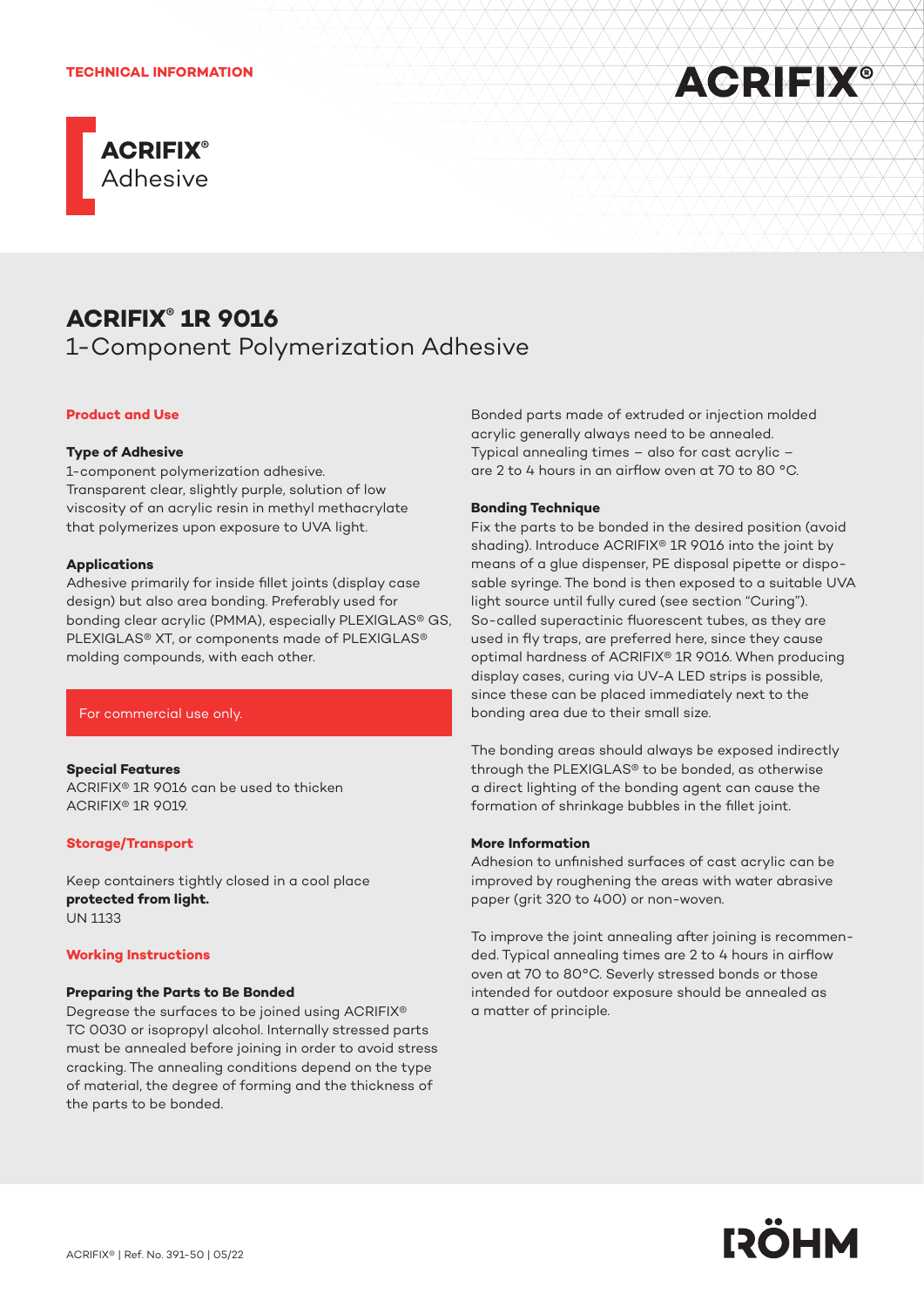

ACRIFIX® 1R 9016 must not get into closed cavities (e.g. double glazing, tube interiors etc.), as these conditions significantly impair the curing process, posing the risk of cracks forming in the part to be bonded. If bonding in a cavity cannot be avoided, the cavity must be gently flushed with air for at least 20 minutes after adhesive application. For bonding tubes together, we likewise recommend gently flushing the inside of the tubes during the bonding process.

For more details, see our guideline "Joining PLEXIGLAS®", Ref. No. 311-3.

# **Properties of Bonds**

## **Subsequent treatment of bonded items**

- 2 to 6 hours after curing.
- Sanding and polishing can be performed after 24 hours.

# **Strenght of Bonds**

The bonds only acquire their final strength after about 24 hours or after immediate annealing as soon as the adhesive has cured.

| Tensile shear strength (v = 5mm/min)     |               |                                          |  |
|------------------------------------------|---------------|------------------------------------------|--|
| <b>Material</b><br>(to itself)           | non-annealed  | annealed for<br>5 hrs at 80 $^{\circ}$ C |  |
| PLEXIGLAS <sup>®</sup> GS<br><b>OFOO</b> | $27 - 37 MPa$ | $45 - 55$ MPa                            |  |
| PI FXIGI AS <sup>®</sup> XT<br>0A000     | $30 - 40$ MPa | $45 - 55$ MPa                            |  |
| cured using superactinic UV-A light      |               |                                          |  |

Annealing increases the strength and also improves the weather resistance.

## **Appearance of Bonds**

Transparent clear, almost colorless, surface may be slightly yellowish.

# **Curing (System: polymerization by UV-A light)**

|                                                                               | <b>Illuminant</b>                                                                    | curing time<br>(at 25 °C)   |
|-------------------------------------------------------------------------------|--------------------------------------------------------------------------------------|-----------------------------|
| Bond/lamp and lamp/lamp<br>spaced at approx. 20 cm<br>and 10 cm, respectively | Fluorescent lamp,<br>illuminant 840<br>Cool White                                    | $15 - 30$ min               |
|                                                                               | Superactinic UV-A<br>fluorescent lamp,<br>e. g. Sylvania Blacklight<br><b>BL 368</b> | $10 - 20$ min               |
|                                                                               | Tanning studio UV-A/B<br>fluorescent lamp,<br>e. g. Philips Cleo<br>Performance      | $10 - 15$ min               |
| spaced at<br>min. 15 mm<br>Bond/lamp                                          | UV-LED (380 - 405 nm)<br>e. g. Deep Dream 5M<br>UV black light<br><b>LED</b> strips  | $10 - 20$ min               |
|                                                                               | direct sunlight                                                                      | $10 - 20$ min               |
|                                                                               | Pot life (at 200 g<br>in glass vessel with<br>diffuse indoor lighting)               | $\sim$ 30 min<br>(at 25 °C) |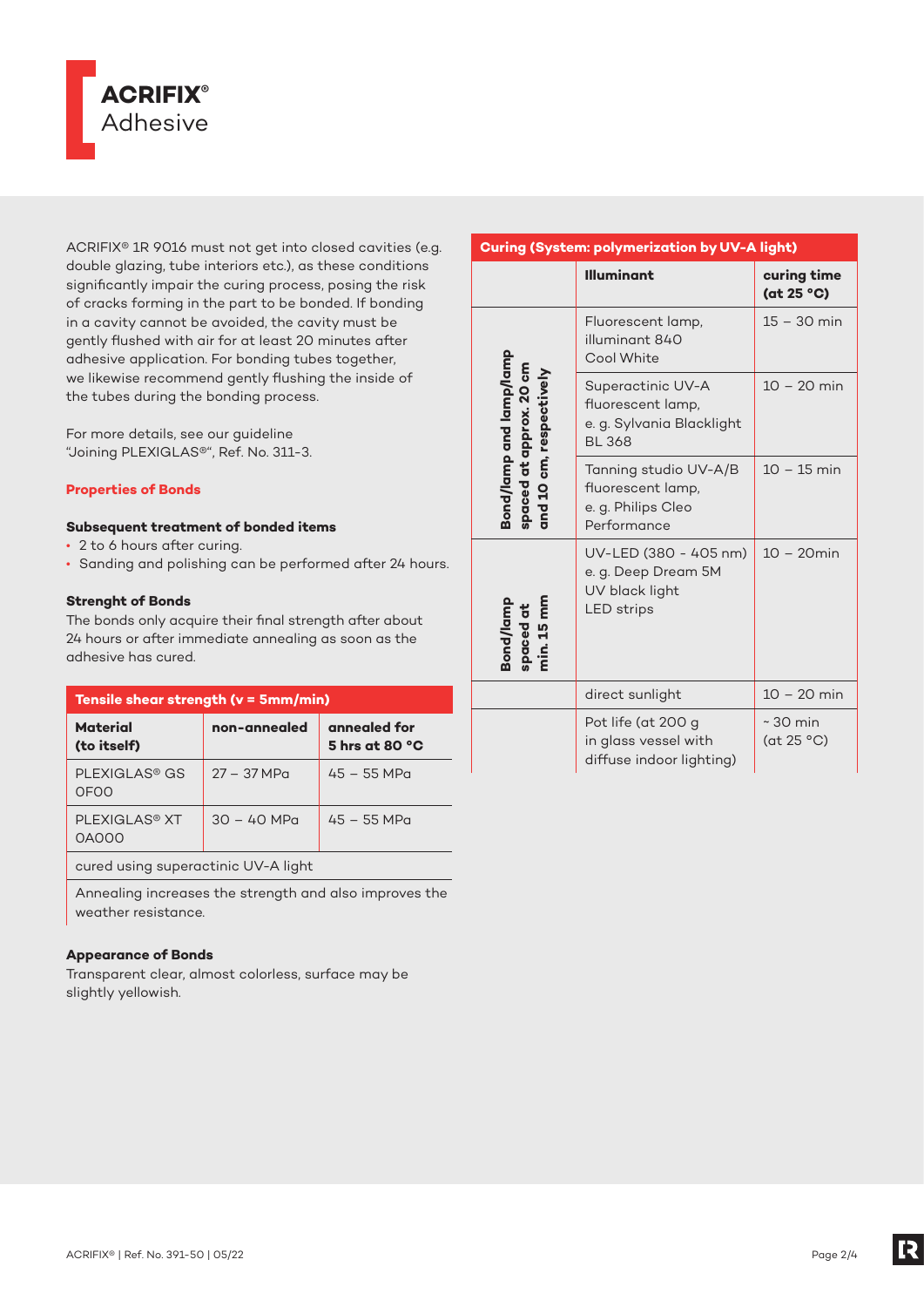

# **Angle bonding with inside fillet joint (opening angle and saw angle to be used on different sheet thicknesses) PLEXIGLAS® material thickness d [mm] Opening angle of the V-seam α [°] (~ Recommended gap dimension 0.6 mm) Sawing/milling angle to be used for the bonded parts [°]** 3  $\vert$  11  $\vert$  50.5  $\vert$  50.5  $\vert$  50.5  $\vert$  50.5  $\vert$  50.5  $\vert$  50.5  $\vert$  50.5  $\vert$  50.5  $\vert$  50.5  $\vert$  50.5  $\vert$  50.5  $\vert$  50.5  $\vert$  50.5  $\vert$  50.5  $\vert$  50.5  $\vert$  50.5  $\vert$  50.5  $\vert$  50.5  $\vert$  50.5  $\vert$  50.5  $\vert$  50.5 4 8 49 5 **5** 48.5 6 and 1980 **6 and 1980 in the U.S. Co. 2006 6 and 1980 6 and 1980 48** 8 **8** 47 10  $\vert$  3  $\vert$  46.5 15 2  $\sqrt{2}$  46 20  $1$  45.5



**Angle bonding with inside fillet joint** 

(schematic representation and arrangement of the UVA light sources)

# **Limitation of Liability**

Our ACRIFIX® adhesives and other service products were developed exclusively for use with our PLEXIGLAS® products and are specially adjusted to the properties of these materials. Any recommendations and guidelines for workshop practice therefore refer exclusively to these products.

Claims for damages, especially under product liability laws, are ruled out if made in connection with the use of products from other manufacturers.

# **Safety Measures and Health Protection**

For further information on safety measures, the exclusion of health risks when handling adhesives and on their disposal, see our Safety Data Sheet.

Availability according to the current sales range.

[2